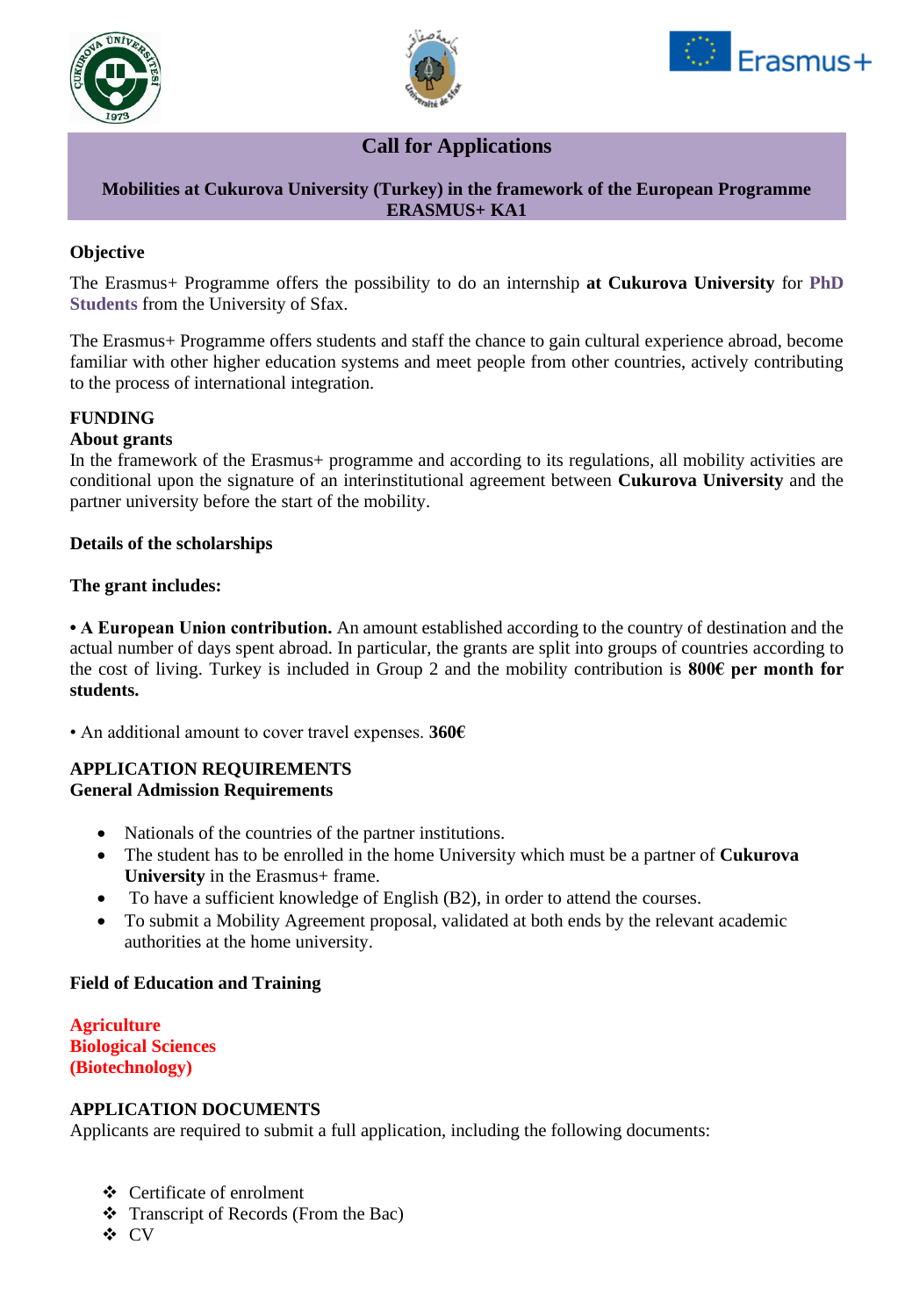





- ❖ Learning Agreement proposal for students: Mobility Agreement proposal duly validated by the home academic authorities (Director of Studies, Head of Department and General Secretary). Please refer to the templates in the Annexes (Annex I).
- ❖ Language certificate (B2 English)
- ❖ Motivation letter

Applications must be signed and approved by: Head of Department and General Secretary.

To apply for this opportunity, please send your applications (**in one pdf file**) to **[icm@usf.tn](mailto:icm@usf.tn)**

Kindly use the call title (**Mobilities at Cukurova University (Turkey) in the framework of the European Programme ERASMUS+ KA1**) as the email subject line.

The home Institution will be responsible of selection procedures on the basis **transparent and fair criteria.**

## **Pre-selection criteria at the home university**

The home university will provide a pre-selection of candidates according to the following general criteria:

## • **For PhD Students:**

- Average grade.
- The consistency of the proposed research activities.
- Language skills.

- Any other elements indicated by the student in the application (other learning experiences, specific academic interests, etc.).

## **RIGHTS AND DUTIES OF THE BENEFICIARIES**

Rights:

• To perform the entire mobility period awarded, without extensions.

• To receive the scholarship according to the amounts set in the Erasmus+ Programme guidelines and the real arrival and departure dates. The expenses not covered by the scholarship will be borne by the beneficiary.

• To benefit from tuition fee waiver as undergraduate or PhD student, notwithstanding other taxes for the use of certain services or activities that might be applicable.

• To receive information and advice on the application procedure, as well as on pre-departure and on-site orientation.

• To have the study or training period abroad recognized by their home university.

Duties:

• To be in possession of adequate insurance coverage during the mobility period, according to Erasmus+ Programme rules.

• To carry out the mobility according to the proposal and dates committed.

• To complete all procedures and fill in the required documentation as requested by the Erasmus+

Programme, before, during and after the mobility period, meeting the deadlines established by **Cukurova University**

o Before mobility: Signature of the Grant Agreement and the Learning/Mobility Agreement, and language assessment.

o After mobility: Submission of the Mobility Certificate, online mobility final assessment survey, and online language assessment.

• Any other duty related to **Cukurova University** and home university policies, as well as the Erasmus+ Programme rules.

## **Noncompliance with such duties results in revocation of the award.**